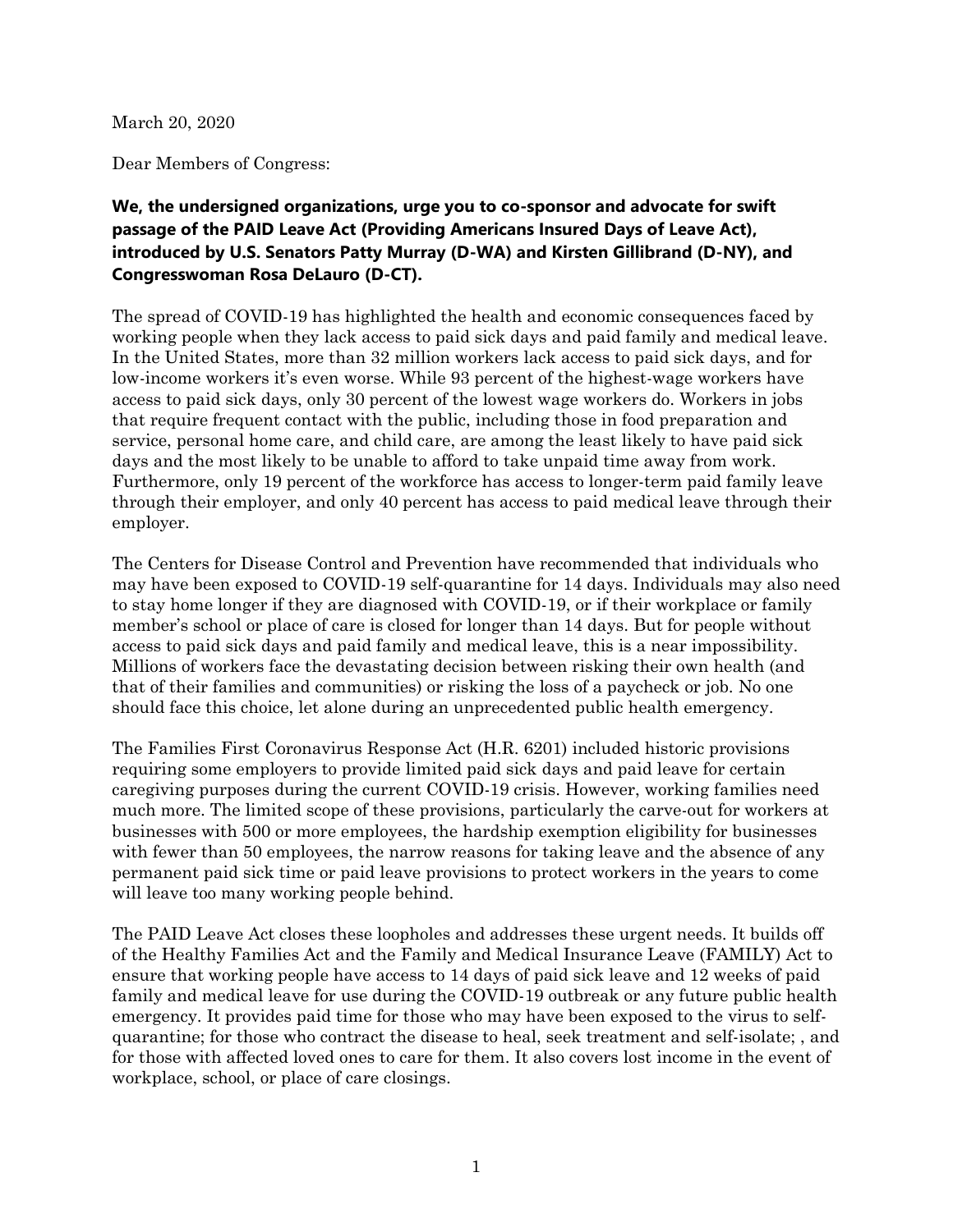This bill also recognizes that people need time off from work when there isn't a public health emergency, and provides up to seven earned paid sick and safe days annually to recover from short-term illnesses, access preventive care, care for a sick loved one, or seek assistance related to domestic violence, sexual assault or stalking. It also creates a permanent paid family and medical leave insurance system to welcome a new child, care for loved ones, and address serious personal medical issues. Notably, having these essential policies in place before a future public health emergency can help workers, workplaces and communities respond more effectively and equitably for the good of everyone.

We urge all members of Congress to co-sponsor this bill and advocate for its swift passage. Our society is only as healthy as its most vulnerable members. Now more than ever, we must recognize that we all have a stake in ensuring that working people have access to paid sick and safe days and paid family and medical leave.

Sincerely,

1,000 Days A Better Balance AFSCME 65 Albuquerque SURJ All-Options Alliance for Retired Americans Allied Progress Amara Legal Center American Academy of Pediatrics American Association of University Women (AAUW) American Federation of Teachers, AFL-CIO American Muslim Health Professionals (AMHP) American Psychiatric Association Women's Caucus American Public Health Association Americans for Democratic Action (ADA) AnitaB.org Arizona Center for Economic Progress Asian Pacific American Labor Alliance, AFL-CIO Asian Pacific Institute on Gender-Based Violence Asian Real Estate Association of America (AREAA) Association of Flight Attendants-CWA Association of University Centers on Disabilities (AUCD) Associations of Schools and Programs of Public Health Autistic Self Advocacy Network Black and Pink Black Women's Roundtable Breastfeeding Task Force of Greater Los Angeles California Employment Lawyers Association Caring Across Generations Casa de Esperanza: National Latin@ Network for Healthy Families and Communities Center for American Progress Center for Economic and Policy Research Center for Law and Social Policy (CLASP)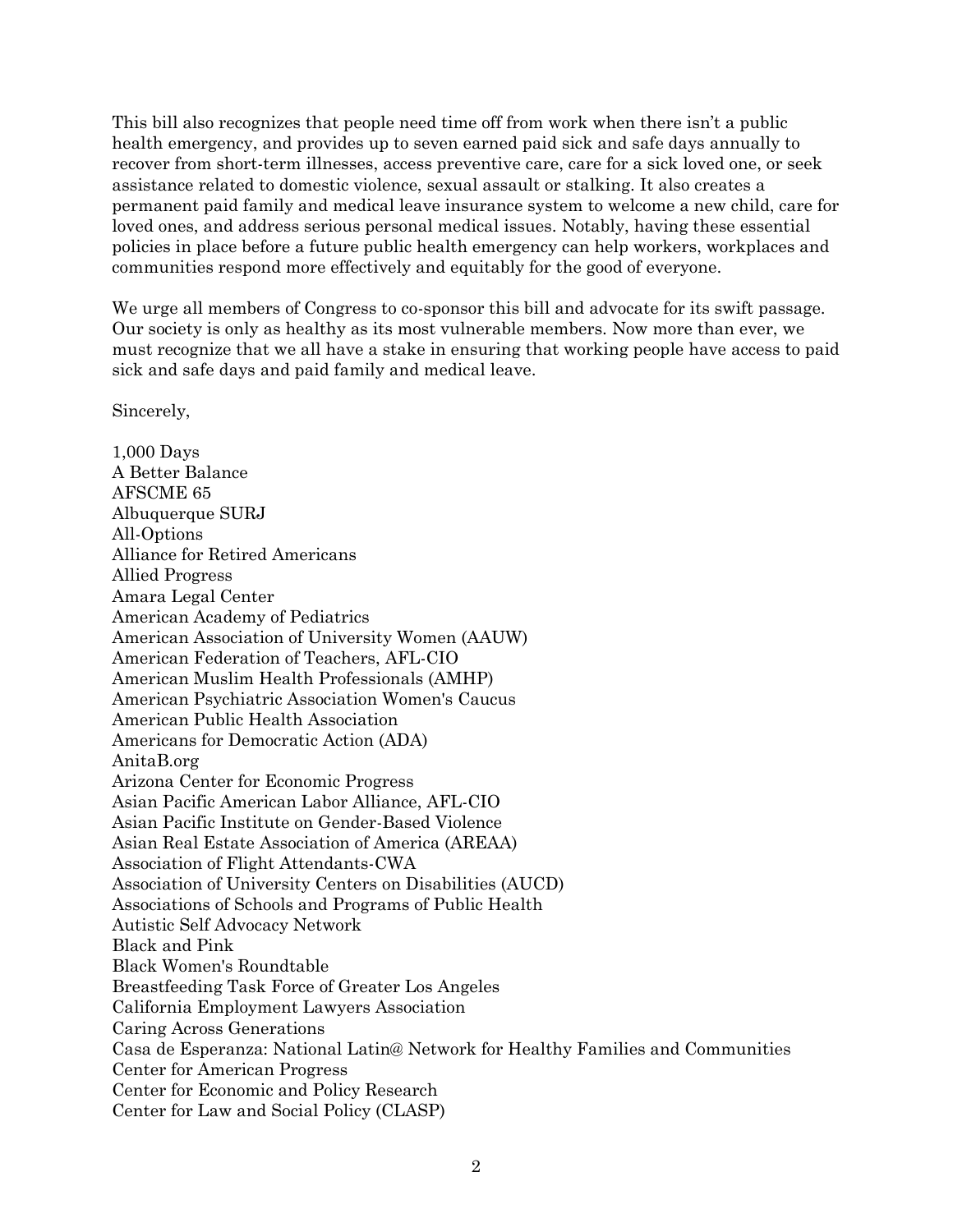Center for LGBTQ Economic Advancement & Research Center for Popular Democracy Center for Science in the Public Interest Child and Family Policy Center Child Welfare League of America Children's Defense Fund Children's Defense Fund - New York Chinese American Planning Council Coalition of Labor Union Women Coalition on Human Needs Collaborative for Health Equity Cook County Connecticut Voices for Children Connecticut Women's Education and Legal Fund (CWEALF) Demos Domestic Violence Legal Empowerment and Appeals Project Economic Opportunity Institute Economic Policy Institute Equality California Equality North Carolina Every Child Matters Family Equality Family Forward Oregon First Focus Campaign for Children First Focus on Children Forward Together Action Futures Without Violence Gender Justice Global Policy Solutions GLSEN Greater New York Labor-Religion Coalition Hawai'i Children's Action Network Health & Medicine Policy Research Group HealthxDesign Heartland Alliance for Human Needs & Human Rights Human Impact Partners In the Public Interest Indivisible Iowa Policy Project ISAIAH - MN Jewish Women International Justice for Migrant Women Justice in Aging Labor Project for Working Families Los Angeles LGBT Center Maine Center for Economic Policy Maine Coalition to End Domestic Violence Maine Women's Lobby Education Fund March of Dimes Michigan League for Public Policy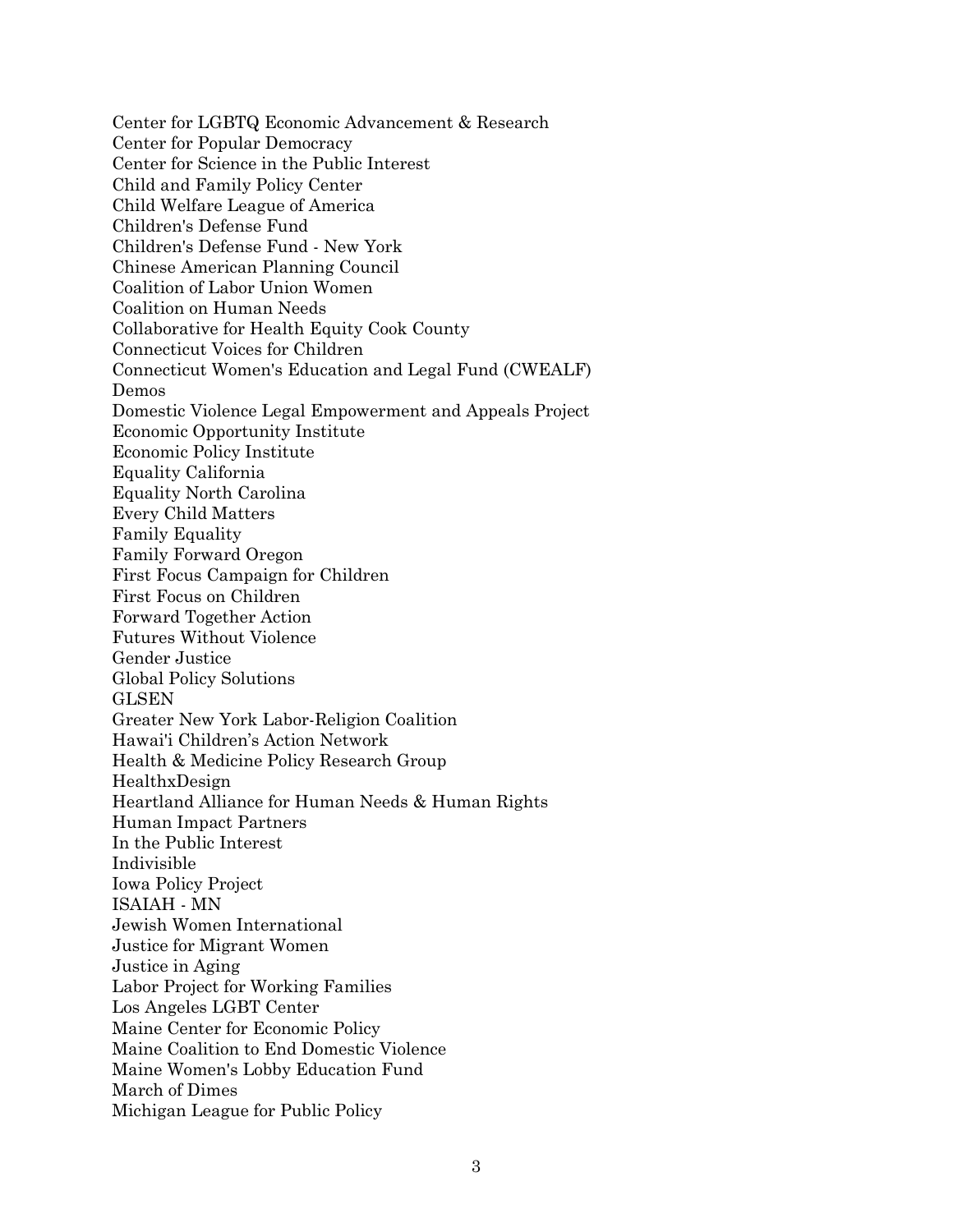Midwives Association of Washington State MomsRising Mothering Justice Movement Advancement Project NAACP NARAL Pro-Choice America National Asian Pacific American Women's Forum (NAPAWF) National Association of Councils on Developmental Disabilities National Association of Social Workers National Association of Social Workers Connecticut Chapter National Center for Law and Economic Justice National Center for Learning Disabilities National Center for Lesbian Rights National Center for Parent Leadership, Advocacy, and Community Empowerment (National PLACE) National Center for Transgender Equality National Coalition for Asian Pacific American Community Development (National CAPACD) National Council of Jewish Women National Domestic Violence Hotline National Employment Law Project National Institute for Reproductive Health (NIRH) National Lawyers Guild Labor and Employment Committee National Network of Public Health Institutes National Network to End Domestic Violence National Organization for Women National Partnership for Women & Families National Resource Center on Domestic Violence National Women's Law Center National Workrights Institute NETWORK Lobby for Catholic Social Justice NYS Public Employees Federation Oasis Legal Services Oxfam America Paid Leave for All Paid Leave for the United States (PL+US) People's Action Physicians for Social Responsibiity, San Francisco Bay Area Chapter Poder Latinx Positive Women's Network-USA Promundo-US Public Advocacy for Kids (PAK) Public Citizen Public Health ReproJobs RESULTS Shriver Center on Poverty Law Silver State Equality-Nevada Tash